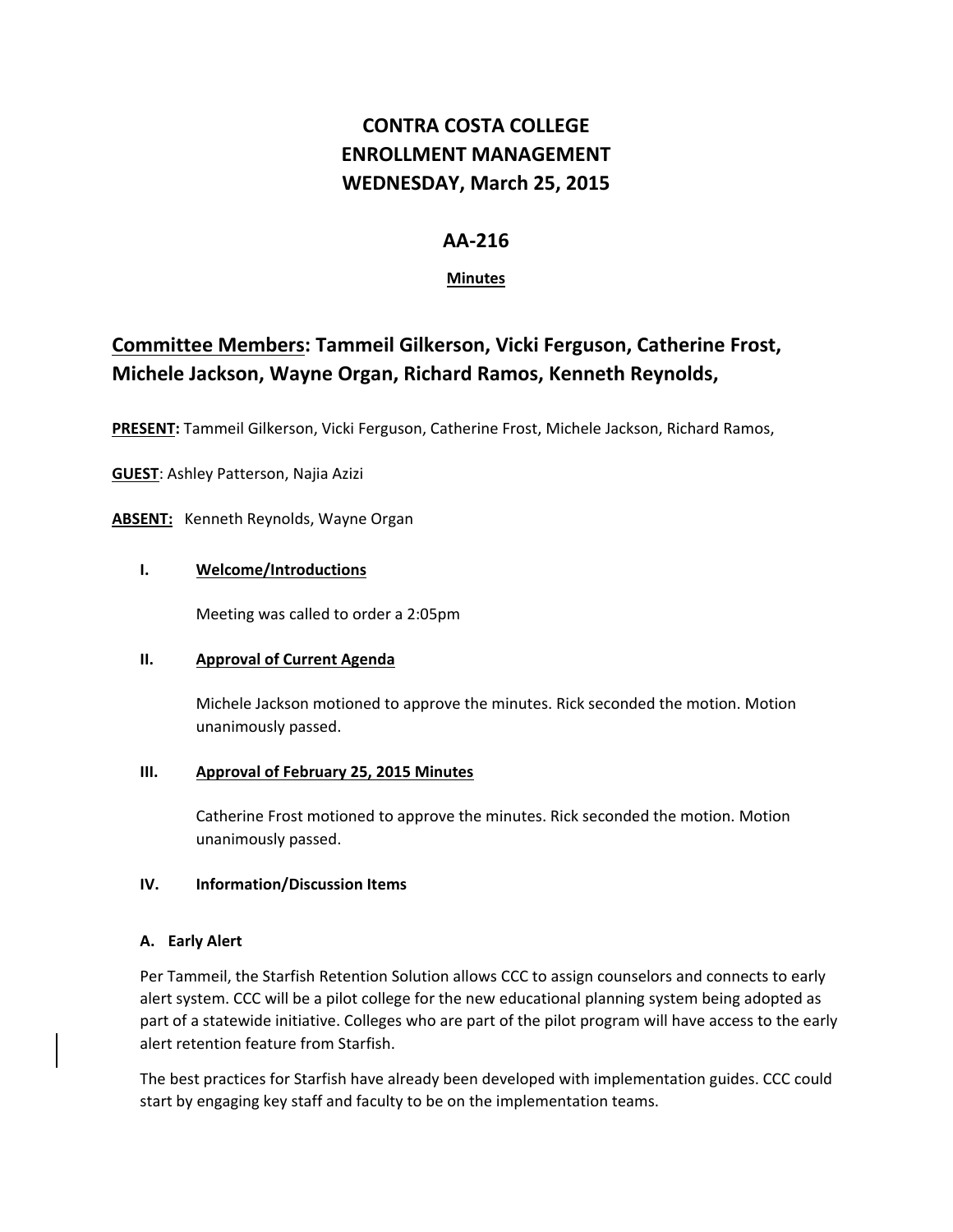Quick notes about Starfish:

- Early Alert integrates with D2L and Canvas
- It can be a button on 2DL
- Similar to Insite Portal sign in

### **B. Distance Education:**

Per Rick, CCC has the tools to have online orientation as an option, but it still has not been implemented. Since orientation is mandatory, not having online orientation is hurting class enrollment. Students prefer to do online orientation rather than come to campus. DVC has orientation online. Online under the course, instructors have exercises student have to complete. Judy Flum will come to the next meeting with some updates.

Per Vicki, CON‐108 the orientation Education Plan will be online this fall.

### **C. Comcast Commercial Update**

Per Michelle, filming has been completed. Students were excited to be part of the commercial, there was a lot of action packed scenes. Michelle emailed Comcast to see the rough draft, but she has not received a response yet. The commercial will be on the air by the end of April.

## **D. Steps to Success Update**

Per Michele, the printing company had a glitch printing the Steps to Success publication. It's going to take five working days for the printing company to complete the order. We are printing 10,000 folders with Steps to Success information in the middle.

Per Michelle, the "transform your life" commercial brand has created "transform your life" bill boards. CCC is planning on getting 3 billboards in the local area.

Updates form Tammeil:

- CCC is trying to have a more streamline function and look. A great idea would be to have digital signboards at the entrances of each building, displaying announcements vs. text heavy information.
- CCC is working on getting Facebook page.
- There will be a website update over spring break. Website will be more streamline, have a 2<sup>nd</sup> tool bar and better buttons.

#### **E. Enrollment Management Plan**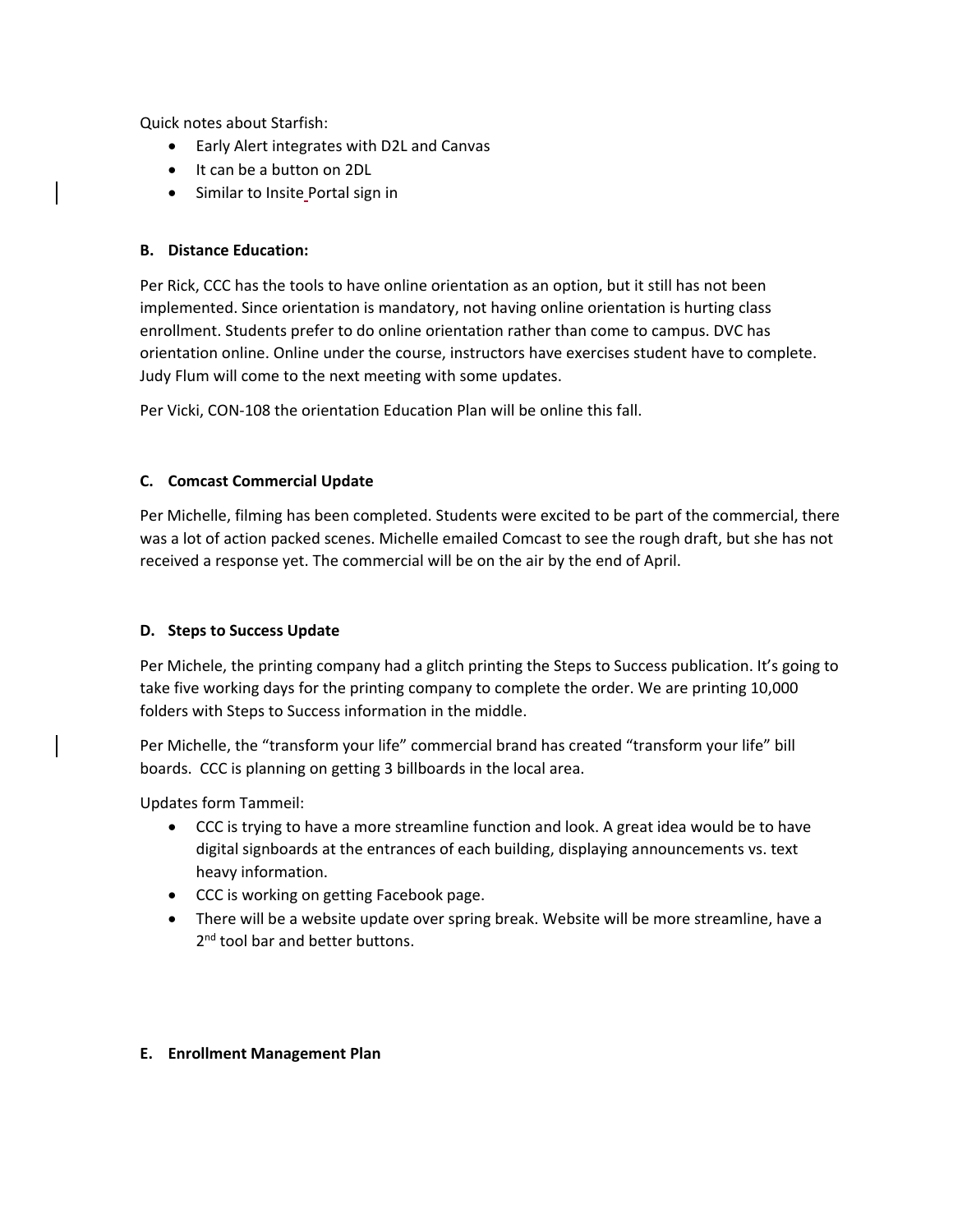Per Tammeil, the chancellor has tasked the presidents to do an enrollment management plan; it has to be done by May. As a result, the President has hired Noel Levitz, a consulting group, to do an assessment of the college. For only the cost of travel, Noel Levitz will come to CCC and perform assessment. They will look at marketing, website, enrollment, etc. A complete analysis will be performed along with interviews. Noel Levitz will produce a report with recommendations and strategies. CCC can keep the report; it's up to CCC to decide if they want to use Noel Levitz to help make the changes. Noel Levitz will be on campus for about 2‐3 days, (4/8, 4/9, and maybe 4/10). Once the assessment has been completed, the report will be brought to the committee.

Michelle reported that for first time CCC used students from WCCUSD as a focus group for the 5‐ year strategic plan. There were representatives from the Youth Commission.

Per Rick, the meeting produced validations on what CCC's constituency wants. There were two items that stood out at the meeting:

1) Students are not aware of all programs CCC offers.

2) The transition from being a high school student to a college student can be difficult. Students are accustomed to ridged structured environment, the curriculum is scripted, and they are told exactly how to do projects. When they arrive to CCC or any college, the environment is more relaxed, not all projects/assignment are detailed, and faculty can be relaxed or rigid.

Per Michelle and Tammeil, another issue perspective students have is the assessment testing. An honor student will take the CCC assessment tests and will get placed in basic skills. Student want support on how to take the tests.

Per Tammeil, the move to multiple measures assessment should begin to help this issue. The math department is currently working on possibly placing students based on GPA, the last math class taken, and their CST test score. The students who are under placed based on the assessment test would be replaced into the appropriate level.

Per Najia, Math 125 is going to help non‐science students. Students can go straight to statistic with no prerequisites required.

#### **F. Announcements**

- The Long Beach Promise data only shows the remedial track success rates.
- The Per Ankh new learning community, will track students all the way through their four year experience. CCC will continue to keep in contact with students when they transfer.
- CCC had its first pre law pathway meeting.
- On the website IT has created a shell for Welcome Services, it will house info sessions and campus tours. Fillable forms were also created for the campus tours
- Program videos are continuing to be filmed. The idea is to feature the videos on the programs pages (culinary, journalism, counseling, etc.) and on the welcome page.
- The summer schedule is online, but it is not printed yet.
- There will be separate schedules for summer and fall